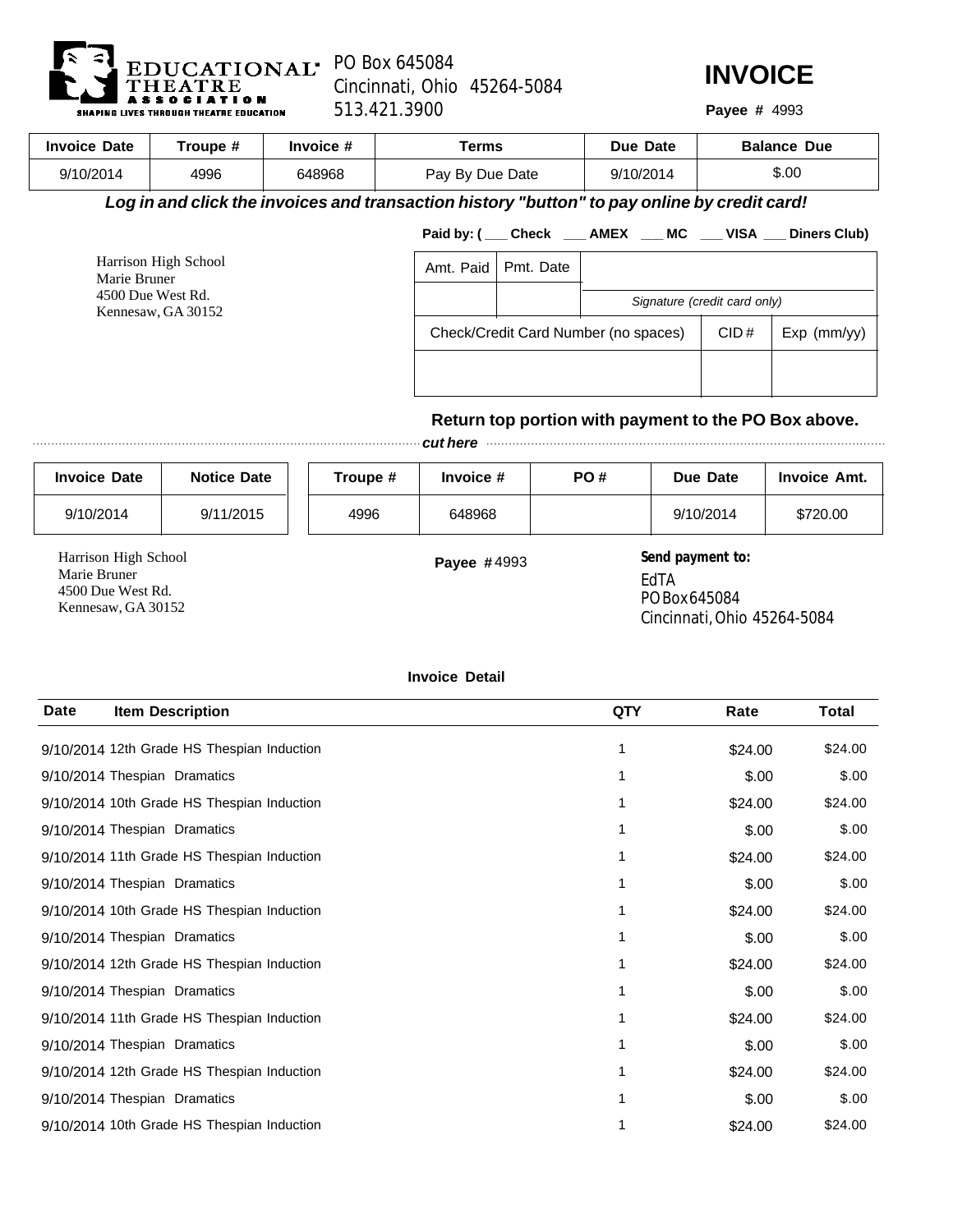

Cincinnati, Ohio 45264-5084 513.421.3900 **Payee #**



Payee # 4993

| 9/10/2014 Thespian Dramatics               | 1 | \$.00   | \$.00   |
|--------------------------------------------|---|---------|---------|
| 9/10/2014 12th Grade HS Thespian Induction | 1 | \$24.00 | \$24.00 |
| 9/10/2014 Thespian Dramatics               | 1 | \$.00   | \$.00   |
| 9/10/2014 10th Grade HS Thespian Induction | 1 | \$24.00 | \$24.00 |
| 9/10/2014 Thespian Dramatics               | 1 | \$.00   | \$.00   |
| 9/10/2014 11th Grade HS Thespian Induction | 1 | \$24.00 | \$24.00 |
| 9/10/2014 Thespian Dramatics               | 1 | \$.00   | \$.00   |
| 9/10/2014 12th Grade HS Thespian Induction | 1 | \$24.00 | \$24.00 |
| 9/10/2014 Thespian Dramatics               | 1 | \$.00   | \$.00   |
| 9/10/2014 11th Grade HS Thespian Induction | 1 | \$24.00 | \$24.00 |
| 9/10/2014 Thespian Dramatics               | 1 | \$.00   | \$.00   |
| 9/10/2014 11th Grade HS Thespian Induction | 1 | \$24.00 | \$24.00 |
| 9/10/2014 Thespian Dramatics               | 1 | \$.00   | \$.00   |
| 9/10/2014 10th Grade HS Thespian Induction | 1 | \$24.00 | \$24.00 |
| 9/10/2014 Thespian Dramatics               | 1 | \$.00   | \$.00   |
| 9/10/2014 12th Grade HS Thespian Induction | 1 | \$24.00 | \$24.00 |
| 9/10/2014 Thespian Dramatics               | 1 | \$.00   | \$.00   |
| 9/10/2014 11th Grade HS Thespian Induction | 1 | \$24.00 | \$24.00 |
| 9/10/2014 Thespian Dramatics               | 1 | \$.00   | \$.00   |
| 9/10/2014 12th Grade HS Thespian Induction | 1 | \$24.00 | \$24.00 |
| 9/10/2014 Thespian Dramatics               | 1 | \$.00   | \$.00   |
| 9/10/2014 12th Grade HS Thespian Induction | 1 | \$24.00 | \$24.00 |
| 9/10/2014 Thespian Dramatics               | 1 | \$.00   | \$.00   |
| 9/10/2014 12th Grade HS Thespian Induction | 1 | \$24.00 | \$24.00 |
| 9/10/2014 Thespian Dramatics               | 1 | \$.00   | \$.00   |
| 9/10/2014 12th Grade HS Thespian Induction | 1 | \$24.00 | \$24.00 |
| 9/10/2014 Thespian Dramatics               | 1 | \$.00   | \$.00   |
| 9/10/2014 12th Grade HS Thespian Induction | 1 | \$24.00 | \$24.00 |
| 9/10/2014 Thespian Dramatics               | 1 | \$.00   | \$.00   |
| 9/10/2014 12th Grade HS Thespian Induction | 1 | \$24.00 | \$24.00 |
| 9/10/2014 Thespian Dramatics               | 1 | \$.00   | \$.00   |
| 9/10/2014 11th Grade HS Thespian Induction | 1 | \$24.00 | \$24.00 |
| 9/10/2014 Thespian Dramatics               | 1 | \$.00   | \$.00   |
| 9/10/2014 11th Grade HS Thespian Induction | 1 | \$24.00 | \$24.00 |
| 9/10/2014 Thespian Dramatics               | 1 | \$.00   | \$.00   |
| 9/10/2014 11th Grade HS Thespian Induction | 1 | \$24.00 | \$24.00 |
| 9/10/2014 Thespian Dramatics               | 1 | \$.00   | \$.00   |
| 9/10/2014 12th Grade HS Thespian Induction | 1 | \$24.00 | \$24.00 |